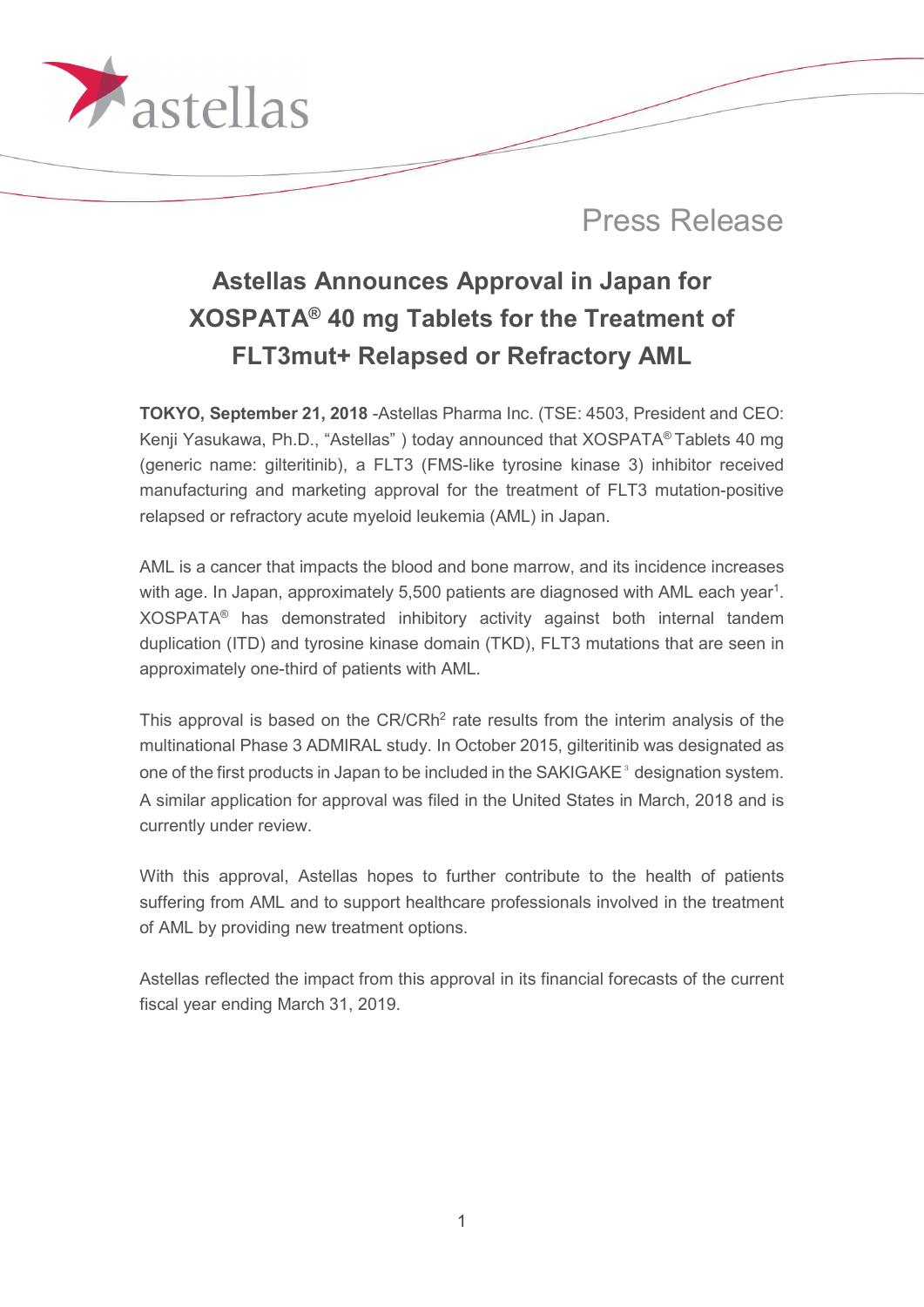## Product overview

| Trade name                | XOSPATA <sup>®</sup> 40mg Tablets                                                                                                                                                                                          |
|---------------------------|----------------------------------------------------------------------------------------------------------------------------------------------------------------------------------------------------------------------------|
| Generic name              | gilteritinib                                                                                                                                                                                                               |
| Indication                | Relapsed or refractory acute myeloid leukemia with FLT3<br>mutations                                                                                                                                                       |
| Dosage and administration | The usual recommended starting dose of gilteritinib for an<br>adult is 120 mg once daily orally. The dosage may be<br>adjusted depending on the patient's condition. The daily<br>maximum dose of XOSPATA should be 200 mg |
| Date of approval          | September 21, 2018                                                                                                                                                                                                         |

#### About gilteritinib

Astellas is currently investigating gilteritinib in various FLT3 mutation-positive AML patient populations through several Phase 3 trials. Visit http://www.clinicaltrials.gov to learn more about ongoing gilteritinib clinical trials.

Gilteritinib was discovered through a research collaboration with Kotobuki Pharmaceutical Co., Ltd., and Astellas has exclusive global rights to develop, manufacture and potentially commercialize gilteritinib. Gilteritinib has been granted Orphan Drug Designation and Fast Track Designation by the U.S. FDA, Orphan Drug Designation by the European Commission, and SAKIGAKE Designation and Orphan Drug Designation by the Japan Ministry of Health, Labor and Welfare.

#### About the ADMIRAL Study

The Phase 3 ADMIRAL trial is an open-label, multicenter, randomized study of gilteritinib versus salvage chemotherapy in adult patients with FLT3 mutations who are refractory to or have relapsed after first-line AML therapy. The co-primary endpoints of the trial are OS (Overall Survival) and CR / CRh<sup>2</sup> rate and the study is still ongoing. The study enrolled 371 patients with FLT3 mutations present in bone marrow or whole blood, as determined by central lab. Subjects have been randomized in a 2:1 ratio to receive gilteritinib (120 mg) or salvage chemotherapy.

- (1) KantarHealth. TREATMENT ARCHITECTURE: JAPAN LEUKEMIA, ACUTE MYELOID. CancerMPact® Japan, February 2017.
- (2) CR: complete remission, CRh: CR with partial hematological recovery
- (3) SAKIGAKE: The designation system can shorten the review period with the following 3 approaches: 1) Prioritized Consultation, 2) Substantial Pre-application Consultation and 3) Prioritized Review. And also, the system will help promote the development with the following 2 approaches: 4) Review Partner System (to be conducted by the Pharmaceuticals and Medical Devices Agency) and 5) Substantial Post-Marketing Safety Measures

### About Astellas

Astellas Pharma Inc., based in Tokyo, Japan, is a company dedicated to improving the health of people around the world through the provision of innovative and reliable pharmaceutical products. For more information, please visit our website at https://www.astellas.com/en